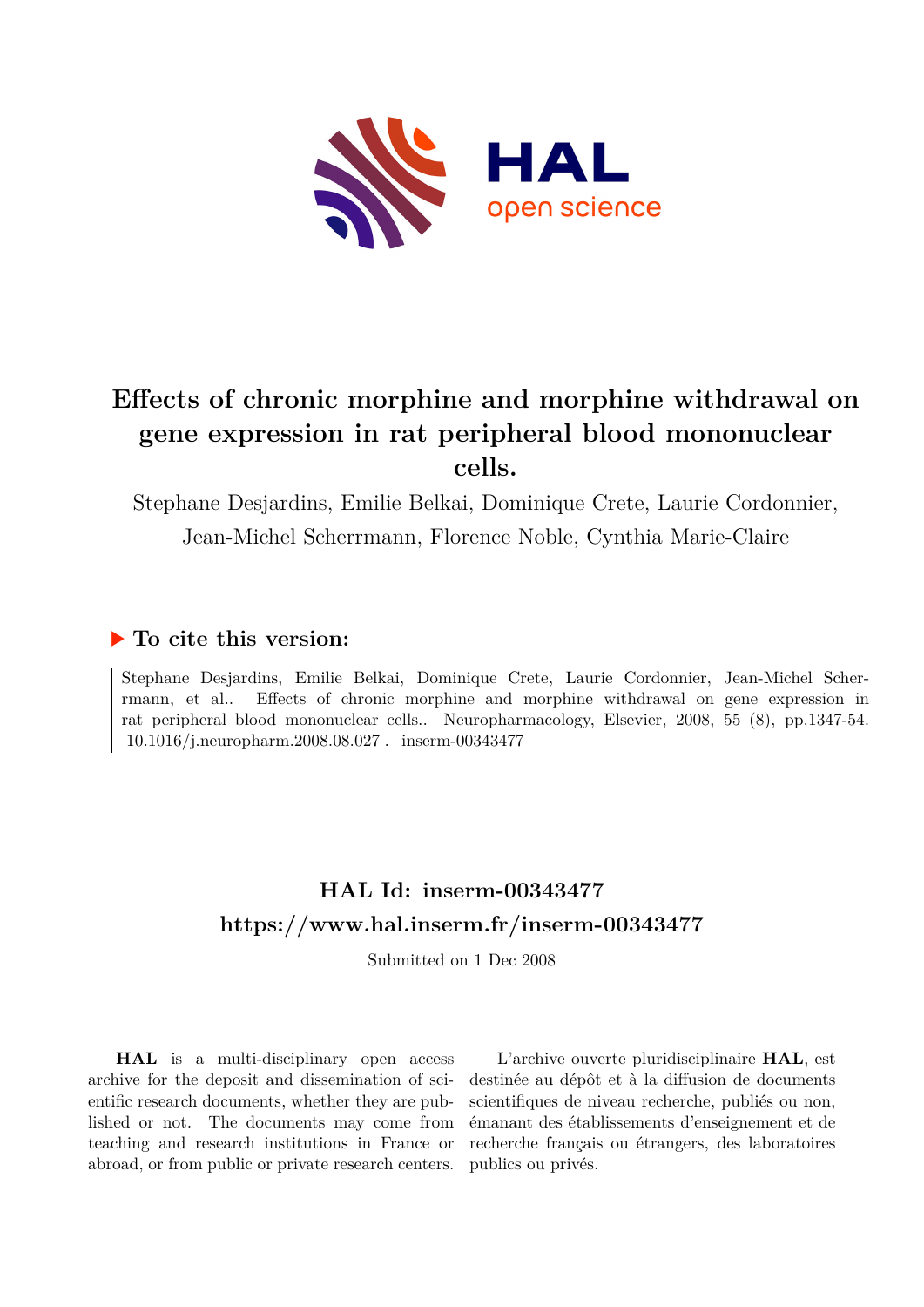## *Effects of chronic morphine and morphine withdrawal on gene expression in rat peripheral blood mononuclear cells*

, \* Desjardins Stephane , Belkai Emilie , Crete Dominique , Cordonnier Laurie , Scherrmann Jean-Michel , Noble Florence **Marie-Claire Cynthia**

*NAVVEC, Neuropsychopharmacologie des addictions. Vuln*é*rabilit*é *et variabilit*é *exp*é*rimentale et clinique CNRS : UMR7157, INSERM : U705, IFR71, Universit*é *Paris Descartes - Paris V, Universit*é *Denis Diderot - Paris VII, FR*

\* Correspondence should be adressed to: Florence Noble <florence.noble@parisdescartes.fr>

## **Abstract Summary**

**Chronic morphine treatment alters gene expression in brain structures. There are increasing evidences showing a correlation, in gene expression modulation, between blood cells and brain in psychological troubles. To test whether gene expression regulation in blood cells could be found in drug addiction, we investigated gene expression profiles in peripheral blood mononuclear (PBMC) cells of saline and morphine-treated rats. In rats chronically treated with morphine, the behavioural signs of spontaneous withdrawal were observed and a withdrawal score was determined. This score enabled to select the time points at which the animals displayed the mildest and strongest withdrawal signs (12h and 36h after the last injection). Oligonucleotide arrays were used to assess differential gene expression in the PBMCs and quantitative real-time RT-PCR to validate the modulation of several candidate genes 12h and 36h after the last injection. Among the 812 differentially expressed candidates, several genes (Adcy5, Htr2a) and pathways (Map kinases, G-proteins, integrins) have already been described as modulated in the brain of morphine-treated rats. Sixteen out of the twenty four tested candidates were validated at 12h, some of them showed a sustained modulation at 36h while for most of them the modulation evolved as the withdrawal score increased. This study suggests similarities between the gene expression profile in PBMCs and brain of morphine treated rats. Thus, the searching of correlations between the severity of the withdrawal and the PBMCs gene expression pattern by transcriptional analysis of blood cells could be promising for the study of the mechanisms of addiction.**

**MESH Keywords** Analysis of Variance ; Animals ; Behavior, Animal ; drug effects ; Gene Expression Profiling ; Gene Expression Regulation ; drug effects ; Leukocytes, Mononuclear ; drug effects ; metabolism ; Male ; Morphine ; administration & dosage ; pharmacology ; Narcotics ; administration & dosage ; pharmacology ; Oligonucleotide Array Sequence Analysis ; RNA, Messenger ; genetics ; metabolism ; Rats ; Rats, Sprague-Dawley ; Substance Withdrawal Syndrome ; genetics ; metabolism ; Time Factors

## **Introduction**

Opiates are among the most largely used addictive drugs. Abused opiates primarily interact with μ opioid receptors in the central nervous system and induce long-term behavioral and cellular alterations. A current challenge in opiate addiction is to understand the molecular alterations underlying the adaptative changes observed. The structure of different classes of opioid receptors, the gene encoding opioid receptors, and the signal transduction pathways triggered by opioids have been investigated extensively on neuronal cells in the last fourth decades. Chronic morphine is associated with differential gene expression in several brain structures (Ammon et al., 2003; Beitner-Johnson et al., 1992; Marie-Claire et al., 2004; McClung et al., 2005). Although some of the modifications observed in rodent models of addiction could be found postmortem in the brain of opiate addicts (Ferrer-Alcon et al., 2000, 2004; Albertson et al., 2006), it is difficult to extrapolate all the results obtained from the animal brain to the patients.

Interestingly, in the case of several psychological and neurologic troubles including bipolar disorder, schizophrenia and Parkinson disease, a correlation in gene expression modulation between blood cells and brain has been recently demonstrated (Bowden et al., 2006; Du et al., 2006). These results suggest that studies of the transcription level of certain genes in blood cells may give insights into their modulation in the brain. Moreover, in the case of major depressive disorder studies of gene expression modulations showed that peripheral leucocytes exhibit unique changes in the mRNA levels of several genes that are receptive to antidepressant treatment (Iga et al 2008). Therefore, study of gene expression in peripheral blood mononuclear cells (PBMC) may be useful for a better understanding of brain and neurological disease related pathways, and monitoring of therapeutic responses.

On immune cells, opioid receptors with similar pharmacological and biochemical characteristics to neuronal cells have been reported ( Bidlack, 2000; Gaveriaux et al., 1995; McCarthy et al., 2001; Sharp et al., 1998; Sharp, 2006; Suzuki et al., 2001a; Suzuki et al., 2001b; Suzuki et al., 2000; Wick et al., 1996). Moreover, morphine has been shown to interfere with lymphocytic cells functions following binding to these receptors (Rahim et al., 2002; Roy et al., 2004). Chronic morphine treatment has been shown to alter a number of immune parameters including phagocytosis (Eisenstein and Hilburger, 1998), antibody response in mice (Rahim et al., 2002) and cytokine production in human and mice peripheral blood mononuclear cells (PBMCs) (Pacifici et al., 2000; Peterson et al., 1989). Moreover,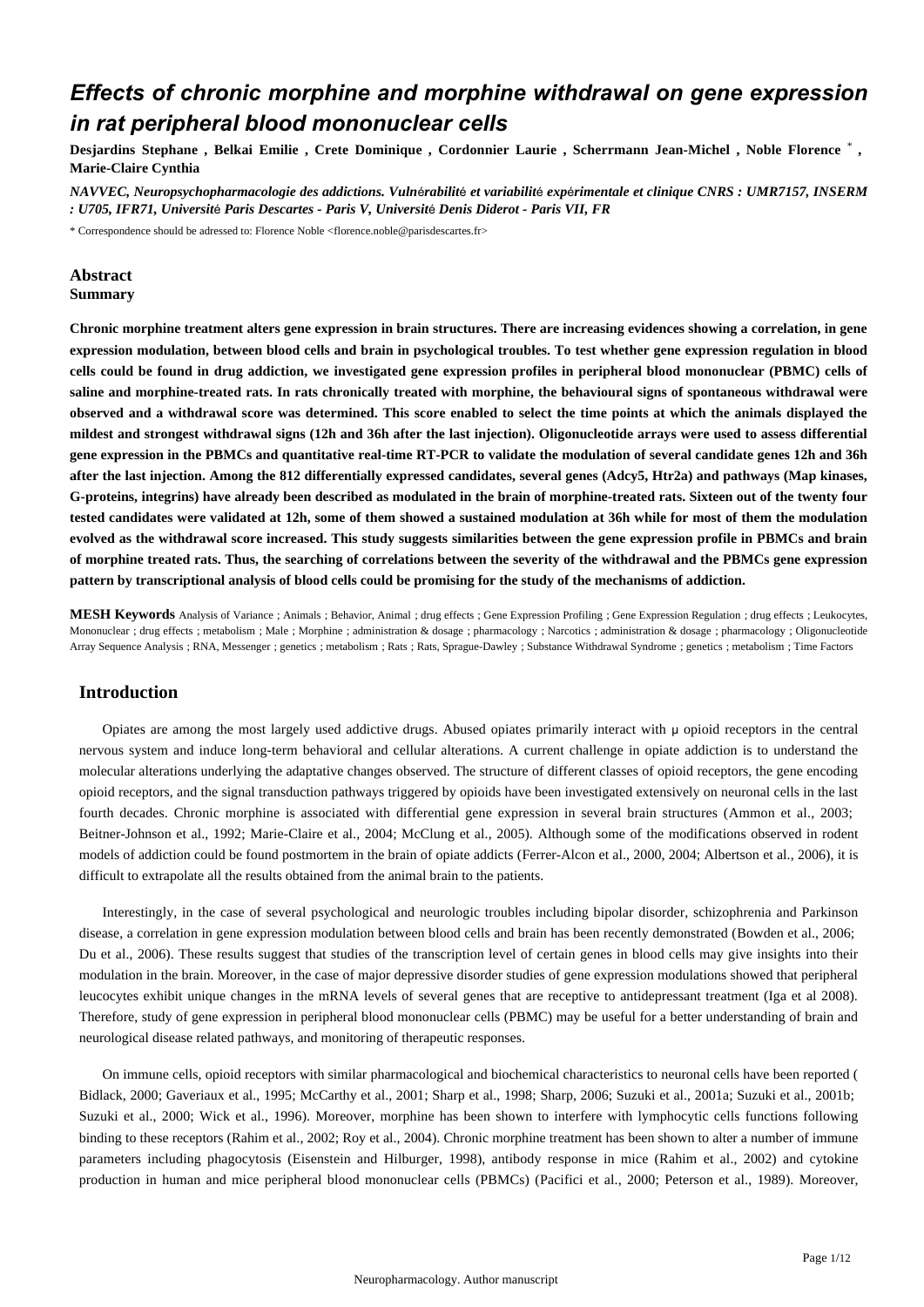morphine withdrawal has been shown to alter immune response in mice (Belcheva et al., 2002; Hilburger et al., 1997). Gaveriaux-Ruff et al showed morphine immunosuppressive effects during an escalating dose protocol in mice and these effects were abolished in mu-receptor knockout animals (Gaveriaux-Ruff et al., 1998).

In order to facilitate the interplay between morphine-treated rat models and opiate-dependent patients we chose to work on an easily accessible tissue: PBMCs. To evaluate whether transcriptional profiling of PBMC could serve to identify genes regulated by morphine rats were chronically treated with morphine during five days, and the behavioral signs of spontaneous withdrawal were observed at different times after the last injection to select the time point at which the animals displayed the minimum withdrawal signs for subsequent analyses. High-density oligonucleotide arrays were used to assess global differential gene expression in the PBMCs. The changes in gene expression were also investigated for several transcripts by quantitative PCR 12h and 36h after the last injection when spontaneous withdrawal signs were minimum and maximum respectively. The regulations of the selected genes were also studied 4h before the last injection in order to estimate the influence of the withdrawal on the observed effects. The results showed that chronic morphine regulates gene expression in PBMCs and interestingly among these genes several have previously been found modulated by morphine treatment in rat brain.

#### **Materials and Methods**

#### **Animals and drugs**

Male Sprague-Dawley rats (Janvier, Le Genest-Saint-Isle, France) weighing 180–250 g at the beginning of the experiments were housed four per cage. Animals were maintained under standard laboratory conditions (21±1 °C, 55–60% relative humidity, 12h light/dark cycle, food and water ad libitum) for 3 to 5 days before the beginning of the experiments. Care and treatments of animals conformed to the ethical standards and guidelines promulgated by the European Communities Council Directive (86/609/EEC). All efforts were made to minimize animal suffering and to use only the number of animals necessary to produce reliable scientific data. Morphine chlorhydrate (Francopia, France) was dissolved in saline (0.9% NaCl). Morphine and saline solutions (0.1mL per 100 g of body weight) were injected intraperitoneally.

#### **Animal Treatments**

Dependence was induced in rats by repeated intraperitoneal injections of morphine twice daily at 08.00 AM and 19.00 PM. Morphine doses were progressively increased from 10 to 40 mg kg<sup>-1</sup> injection: first day 2×10 mg kg<sup>-1</sup>, second day 2×20 mg kg<sup>-1</sup>, third day 2×30 mg  $kg^{-1}$ , fourth and fifth days 2×40 mg kg<sup>-1</sup>. Control group was treated with saline following the same procedure.

#### **Behavioral studies**

Spontaneous withdrawal syndromes were observed for 15 min in circular plexiglass observation boxes (30 cm wide; 40 cm high) 12h, 18h and 36h after the last morphine injection. Two classes of withdrawal signs were measured: counted signs and observed signs. The number of bouts of teeth chattering, wet dog shakes, mastication and tremor were counted and the sum is a score for each counted signs. Ptosis, defecation, abnormal posture were observed over periods of 3 min, with one point being given for the presence of each sign during each period. The number of periods showing the sign was then counted (maximum score 5). Global withdrawal score was calculated as the sum of scores for all signs. Body weight was measured during the treatment and before observation period.

#### **PBMC isolation and RNA extraction**

PBMC isolation was carried out at 3 time-points: 4h before the last injection, 12h and 36h after the last injection on three independent animal groups. Animals were anaesthetized using pentobarbital (100 mg kg<sup>-1</sup>) at the mentioned time points and blood was collected by intracardiac ponction (8–10 mL per animal). Rat PBMCs were isolated from whole blood by density gradient centrifugation on Ficoll-Paque Plus<sup>®</sup> lymphocyte separation medium (GE Healthcare Life Science, France). The layer with PBMCs was removed and washed twice with saline 0.9% and the recovered cells were used directly for total RNA extraction. Total RNA was isolated with Rneasy Micro Kits (Qiagen, Courtaboeuf, France), following the manufacturer's protocol. Each RNA sample was prepared from PBMCs individually isolated from one animal whole blood. Quantification of total RNA was assessed by spectrophotometry using a Nanodrop® instrument (Nyxor, France).

#### **Microarray target preparation and Affymetrix hybridization**

The quality of the RNA samples was determined by electrophoresis using RNA labs chips (Agilent®). Synthesis of cDNA, synthesis and biotinylation of cRNA, fragmentation and hybridization were all performed according to the manufacturer's instructions (Affymetrix, Santa Clara, CA, USA) at the Affymetrix genopole facility (CHU Saint-Louis, Paris). Briefly, double-stranded cDNA was synthesized from total RNA samples using a Superscript Choice Kit with a T7-dt24 primer incorporing a T7 RNA polymerase promoter. Biotinylated cRNA was prepared by in vitro transcription using Enzo Bioarray High Yield RNA Transcript Labeling kit and then fragmented. The fragmented and biotin-labeled cRNA samples were hybridized on Affymetrix® Rat Genome RAE230\_2.0 Genechips (containing 31,000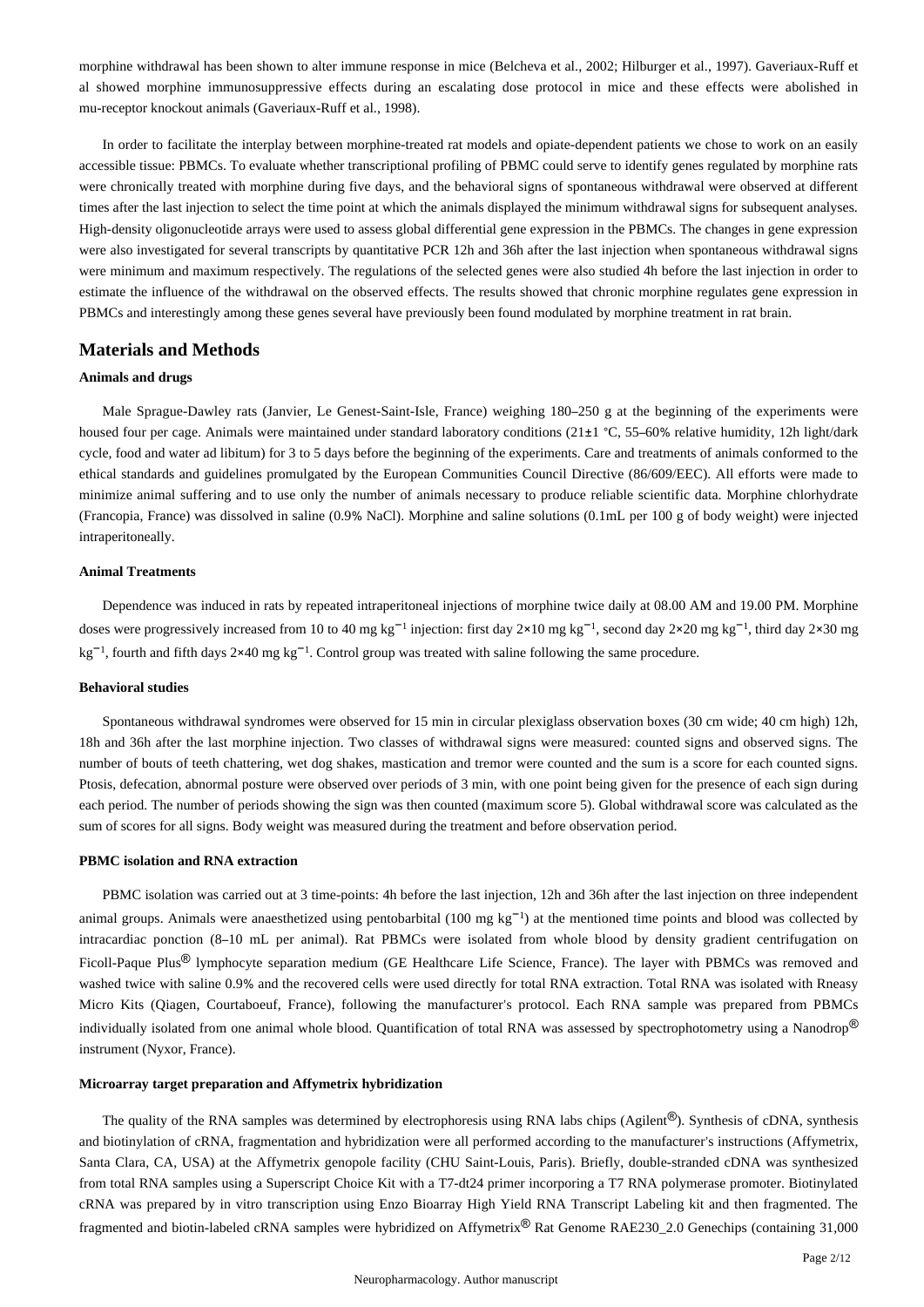probe sets) according to the manufacturer's instructions. Scanned images of the arrays were converted to numerical data by GCOS software (Affymetrix) and outputted to tab delimited text files containing Affymetrix<sup>®</sup> ProbeSet ID, signals, present or absent detection calls, and detection P-values for each feature on the array. Comparison analyses were conducted using Dchip software 3.1 (www.dchip.org ).

#### **Microarray analysis**

DNA-Chip analyzer (DChip) version 2006 (Li and Wong, 2001) was used to analyze Affymetrix data. A comparison between the five hybridizations with morphine treatment and the five controls generated a change of P-value. The average percentage of probe sets that were called as present was 60.7% among the different hybridizations except for one of the morphine array (53.5%), this array was then excluded from the subsequent study. Multiple comparisons of four morphine-treated against five control chips were therefore performed. To identify potentially regulated transcripts we chose a cut-off of 50% fold change (treated vs.Control Assay Signal Ratio) and p<0.05. Results are displayed as mean of fold induction and/or reduction. The selected transcripts after the Dchip analysis were characterized using NetAffix<sup>™</sup> Analysis center (https://www.affymetrix.com) and FatiGO+ (http://www.fatigo.org) (Al-Shahrour et al., 2006; Al-Shahrour et al., 2005). We used online tools that are specifically designed to assist investigators to classify the functional roles of the identified differentially expressed genes. The FatiGO+ utilizes the Gene Ontology (GO) database provided by the GO consortium ( http://www.geneontology.org/) and other databases as KEGG pathway. We compared overexpressed or underexpressed gene lists with rat RAE 230.2 array list. Then a Fisher's exact test was used to check for significant over representation of GO terms in one of the sets. Multiple test correction to account for the multiple hypothesis tested (one for each GO term) was applied (FDR adjusted test).

#### **Reverse transcription and Real-Time PCR**

Independent batches of RNA were obtained from PBMCs of morphine and saline-treated rats. Total RNAs were reverse transcribed in a final volume of 20 μL containing 1X RT-PCR buffer (Invitrogen®, France), 500 μM each deoxynucleotide triphosphate, 20 U of RNasin RNase inhibitor (Promega, France), 10 mM DTT, 100 U of Superscript II RNase H− reverse transcriptase (Invitrogen, France), 1.5 μM random hexamers (Amersham-Pharmacia®, France), and 1 μg of total RNA. Samples were incubated at 20°C for 10 min and 42°C for 30 min, and reverse transcriptase was inactivated by heating at 99°C for 5 min. PCR primers were chosen with the assistance of Oligo 6.42 software (MedProbe, Norway). The primer nucleotide sequences used in this study are listed in Table I. Fluorescent PCR analysis was performed using a LightCycler® instrument (Roche Diagnostics, France). The cDNAs were diluted 40-fold and 5 μL were added to the PCR reaction mix to yield a total volume of 10 μL. The PCR reagents were obtained from the FastStart DNA Master SYBR Green I kit (Roche Diagnostics, France). The reaction buffer contained 4 mM  $MgCl<sub>2</sub>$  and 0.5  $\mu$ M of each primer. Amplification protocols consisted of 35–40 cycles of denaturation at 94°C (5 s), annealing at 64°C (5 s), and extension at 72°C (10 s). cDNAs from a naive rat blood were used to generate an external standard curve for each gene. We also quantified transcripts of the gene coding for the Ribosomal Protein Large, P0 (Rplp0), a component of the 60S subunit of ribosomes, as the endogenous RNA control and normalized each sample on the basis of its RPLP0 content.

#### **Statistical analysis**

All series of data were analyzed with GraphPad Prism® 4.0 software. For behavioral experiment, three independent experiments were performed, 15 morphine-treated rats and 15 control rats were compared at each time-point. Data were analyzed by two-way ANOVA with Bonferonni post-test. For body weight study three independent experiments were performed, 28 treated and placebo rats were compared at each time-point. Data were analyzed by two-way repeated measures ANOVA with Bonferonni post-test. For real-time quantitative RT-PCR results, three additional experiments at −4h, +12h and +36h were carried out and the RNAs from 12–14 morphine-treated rats and 10–12 control rats were compared. Data were analyzed using Student's test between groups at each time point. Differences with p<0.05 between experimental groups at each point were considered statistically significant.

#### **Results**

#### **Behavioral experiment**

Physical dependence was induced in male Sprague-Dawley rats by repeated i.p injections of morphine twice daily and the withdrawal signs were monitored in order to determine the time points for the transcriptional studies. The weight gain was monitored every 12h throughout morphine treatment and withdrawal, as shown on figure 1a. A significant increase of 18% was observed in control rats and the weight of rats treated with morphine increased by 13% during the five days of morphine treatment. This difference was not statistically significant. The weight of the control group continued to increase during 4 days after the last injection of saline; while morphine withdrawal induced a significant reduction on weight gain in rats treated with the alkaloid. A maximum difference was observed in body weights of control versus morphine-treated rats 36h after the last injection (p<0.001) (Figure 1a).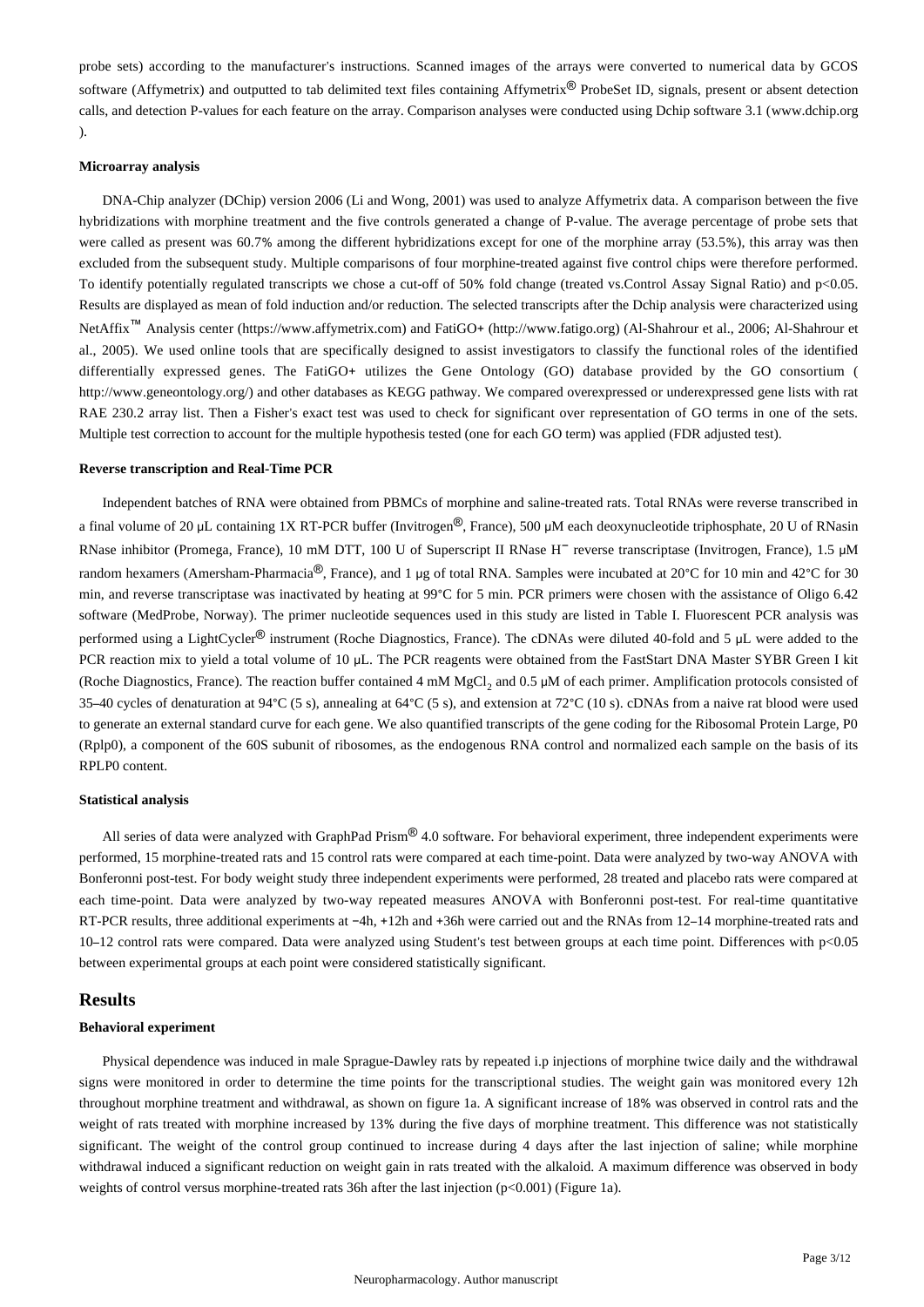Morphine-withdrawn animals showed behavioral signs of opiate withdrawal, including wet dog shakes, teeth chattering, diarrhea, mastication, abnormal posture and ptosis. The calculated global withdrawal scores are presented in figure 1b. Withdrawal signs were observed at 12h, 18h and 36h after the last injection and global withdrawal scores of morphine-treated animals were significant (p<0.001) at each time-point. Twelve hours after the last morphine injection, all the withdrawal signs were already present but the global withdrawal score was less important than those calculated at 18h and 36h after the last injection. The 12h and 36h time points displaying the minimum and maximum withdrawal scores were therefore selected for the subsequent studies.

### **Regulation of gene expression in the PBMCs**

The Affymetrix GeneChip® Rat Genome RAE 230 2.0 was used to identify genes differentially regulated in the PBMCs of rats at + 12h after the last morphine injection. To obtain a set of differentially expressed genes and global gene expression profiling, we used a combinaison of P-value (P<0.05) and fold change value (>1.5 or <0.66). Comparison of chronic morphine with control condition revealed 812 (596 up-regulated and 215 down-regulated) differentially expressed (50% fold or more) gene transcripts in PBMCs of treated rats. Of the 812 significantly modulated candidates, only 394 were annotated and represented 276 distinct genes, whereas the others (51.5 %) were transcripted loci with various levels of matches to known genes. A selective list of the genes modulated in this study is presented in Table II. We used NetAffix™ Analysis Center and FatiGO+ to identify the signalling pathways and genes families regulated by chronic morphine (Figure 2). The results revealed several genes families that have been previously described as modulated by chronic morphine in the brain. We found that 7% of the 276 annoted genes regulated belong to the G-protein coupled receptor protein signalling pathway, these include G-protein coupled receptors and G-protein coupled protein. Signal transduction pathways were also represented such as mitogen activated protein kinase pathway and cAMP pathway. Other regulated genes have a role in immunity and defense process interleukin 1 receptor, type I (Illr1), interferon beta 1 (Ifnb1), and a role in pro-apoptotic Tissue inhibitor of metalloproteinase 3 (Timp3), Bcl2 modifying factor (Bmf), guanine nucleotide binding protein, alpha q (Gnaq), NCK-associated protein 1 (Nckap1), and anti-apoptotic pathways [Sphingosine kinase 1 (Sphk1), Chemokine (C-C motif) ligand 2 (Ccl2), Fibroblast growth factor 8 (Fgf8)]. Three 5-hydroxytryptamine receptors 6, 7 and 2a (Htr6, Htr7 and Htr2a), and calcium channels were also identified.

#### **Validation of differentially regulated genes by quantitative RT-PCR at 12h**

In order to validate the regulation of 24 selected genes we performed quantitative real-time RT-PCR on samples collected at the same time-point (12h) as for the array analysis (minimum withdrawal). We chose genes of the G protein pathway (Gprk5, Gng11), genes of the Mapk pathway (similar to mitogen-activated protein kinase kinase kinase kinase 5 isoform 2), mitogen-activated protein kinase 7 (Mapk7) and genes known to be modulated in the brain by morphine treatment (Adcy5, Adenosine kinase, Htr2a). Since morphine promotes cells apoptosis, we also chose to confirm the regulation of genes implicated in this process such as Bmf, Nckap1, Timp3, and also genes implicated in cell adhesion such as Integrin beta 1 (Itgb1) and integrin alpha 6 (Itga6). Out of the 18 tested genes 12 were validated by Q-RT-PCR (Table III). Furthermore, the fold-changes obtained were similar to those calculated in the array experiments (Table II and table III). We also tested 6 genes that belong to the tested families and almost fulfill the criteria detailed in the material and methods section: regulator of G-protein signalling 10 (Rgs10) (1.46), membrane interacting protein of Rgs16 (Mir16) (1.39), mitogen-activated protein kinase 8 interacting protein 3 (Mapk8ip3) (1,35), adaptor-related protein complex 1, sigma 1 subunit (Ap1s1) (1.36), calpain 2 (Capn2) (1.4), RAS, guanyl releasing protein 2 (Rasgrp2) (1.22). We found that the regulations of Rgs10, Mir16, Capn2, Rasgrp2, were verified by quantitative real-time RT-PCR at 12h (Table III).

#### **Regulation of differentially regulated genes by quantitative RT-PCR at 36h**

In order to compare the expression levels at the minimum and maximum withdrawal scores in our model, we carried out an additional independent experiment at 36h to analyze the differential expression levels between morphine-treated and control rats of 18 genes confirmed or not at 12h. Four groups of genes could be distinguished according to their pattern of regulation at +12h and +36h. Four genes (Adcy5, Mir 16, Camk4, and Anxa3) were significantly up-regulated at 12h but significantly down-regulated at 36h. A group with Itga6 and Rasgrp2 showed a sustained up-regulation at 12h and 36h. A group with Adk, Nckap1, Gng11, Gprk5, Rgs10, Capn2, Fgl2, Sod2, Timp3, Ap1s1, and Itgb1 showed a significant up-regulation at 12h but no modulation at 36h. And a fourth group composed of Mapk8ip3 and Htr2A was not significantly modulated at 12h but significantly regulated at 36h.

#### **Regulation of the validated genes during chronic morphine treatment**

In order to know how the validated genes were being expressed before the onset of the withdrawal process, quantitative real time PCR was performed on PBMCs of rat sacrificed on day 5. For all the tested genes the regulations observed 4h before the last morphine injection confirmed those obtained 12 hours after the last morphine injection (Table III). Furthermore, the fold changes observed at −4h were very similar to those obtained at +12h. In addition no significant regulation was found at −4h for the 7 genes that were not modulated at +12H.

#### **Discussion**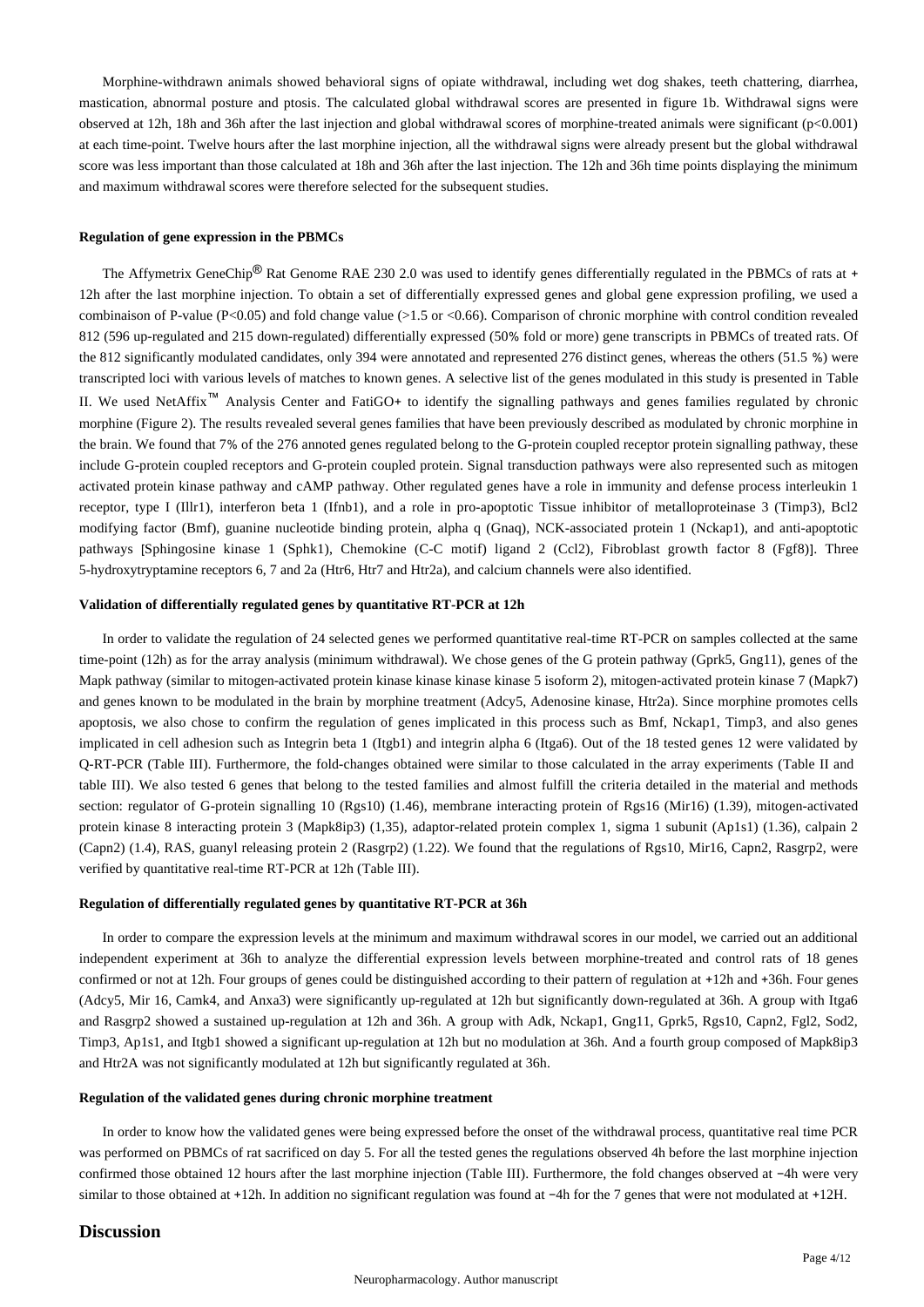The aim of this study was to identify differentially expressed genes in blood cells of morphine-dependent rats in spontaneous withdrawal situation. The large majority of studies carried out to date have used opioid receptor antagonist-precipitated withdrawal syndrome. However, this experimental approach greatly differs from the clinical setting where the opiate withdrawal syndrome occurs as a result of drug intake cessation. To better mimic these conditions, spontaneous withdrawal was evaluated. We observed classical signs used in behavioral studies and found low levels of withdrawal scores. Indeed spontaneous withdrawal induces milder behavioral modulation than the naloxone-precipitated one. As expected, the severity of opiate withdrawal varied as a function of the time interval between the last morphine administration and testing. In order to study the modifications in gene expressions in morphine-dependent rats and to minimize the transcriptional effects of withdrawal, the +12h time point was selected for microarray analysis. At this time point, withdrawal symptoms and loss of weight were at their minimum. At 36h, the withdrawal signs were maximum, and this time point was therefore selected for comparison with the 12h results. An additional time point (4h before the last injection) was chosen in order to assess the modulation of the selected candidate genes before the beginning of the withdrawal process.

Several studies have demonstrated characteristic blood genomic profiles for different brain disorders and neurologic diseases (Du et al. , 2006; Tang et al., 2005; Tang et al., 2004). A study of gene expression in PBMCs from schizophrenic patients suggested a correlation between the gene expression modulations patterns in PBMCs and the severity of the schizophrenic syndrome (Bowden et al., 2006). In the case of migraine suffering patients differential gene expression modulations were found in platelets as compared to control patients ( Hershey et al., 2004). Tang and coworkers also found a specific gene expression pattern in PBMCs from Tourette syndrome patients (Tang et al., 2005). Moreover in the case of depression the low level of expression of alpha2a adrenergic receptors observed in the platelets of depressive patients could be increase after a treatment with an antidepressive compound (Garcia-Sevilla et al., 2004). These results suggest a correlation between the gene expression regulations in the brain and the blood cells in these pathologies. The identification of an easily accessible tissue (blood) where modifications of gene expression following chronic morphine treatment could give insight to those occurring in the CNS would facilitate clinical research on the mechanisms of addiction in humans (Sullivan et al., 2006). In this study, we used PBMCs as a model to study blood expression profile following morphine treatment.

Our results describe the regulation of various genes and pathways in PBMCs of rats treated with morphine. 17 out the 24 tested genes were validated by quantitative real-time PCR at +12h. Interestingly the modulations observed on the last day of the morphine treatment were similar to those obtained at the +12h time point of the spontaneous withdrawal but evolved as the withdrawal state worsens. Among the regulated pathways in PBMCs some have been previously identified in vitro in transcription studies. Stefano et al have showed a regulation of apoptosis and cell adhesion genes in human peripheral blood leukocytes after acute morphine treatment (Stefano et al., 2005). In addition morphine has been shown to modulate immune responses (Eisenstein and Hilburger, 1998).

Interestingly, among the genes found regulated in PBMCs several have been previously reported to be involved in responses to morphine in different brain regions. The two major transcription pathways (Mapk and G protein coupled receptor) reported to be regulated by morphine treatment in brain (Asensio et al., 2006; Fan et al., 2002; Traynor and Neubig, 2005) were also found regulated in PBMCs. Opioid receptor activations lead to physiological responses via coupling to inhibitory guanine nucleotide-binding regulatory protein (Gold et al., 2003), modulating several effectors, such as adenylyl cyclases, and voltage-gated  $Ca<sup>2+</sup>$  channels. In the present study, modulations of genes belonging to two major components of the development of opiate addiction were found in the PBMCs: the G-protein coupled receptor signalling (Gprk5, gng11, Rgs 10, Mir 16) and the cAMP signalling (Adcy5) pathways. Adcy5 has been shown to play an important role for the development of morphine behavioral effects (Kim et al., 2006). Nestler et al have shown that decreased activation of ERK1/2 might be relevant in modulating long lasting forms of synaptic plasticity in opiate addiction (Nestler, 2001). In the present study we observed an increase in the expression of several mitogen-activated protein kinases (Mapk7, similar to Mapkkkk5). Mapk pathway has been shown to be activated in various regions of rat brain by opioid receptors coupled to G-proteins (Schulz et al., 2004).

Electrophysiological studies have suggested a functional relationship between the opioid and serotoninergic systems in the rat prefrontal cortex involving the μ and Htr2a receptors (Marek, 2003). Moreover, an implication of Htr2a receptors in the dopamine release, locomotor response and behavioural sensitization to morphine has been demonstrated (Auclair et al., 2004). The present results showing a regulation of the serotonin receptor Htr2a by morphine treatment are consistent with these findings. Integrins are transmembrane receptors allowing the interactions of cells with the extracellular matrix (Uings and Farrow, 2000). They are involved in several cellular functions including the modulation of G-protein-coupled receptors signalling (Berg et al., 2007). In this study we found that morphine treatment upregulated two integrins genes (Itgb1 and Itga6) in rat PBMCs. Moreover, the severity of the withdrawal symptoms did not affect the expression of these two genes. Interestingly, Itgb1 has been recently shown to regulate opioid receptor signalling in sensory neurons (Berg et al., 2007).

In conclusion, our data show that chronic morphine treatment induces transcriptional modifications in PBMCs that evolve with the withdrawal state of the animals. This suggests that PBMC gene expression patterns could be indicative of the disease stage. For some of the modulated genes the PBMC regulations confirmed previously reported brain modulations. In order to better characterize the correlations suggested here, a study of the modulation of the differentially regulated genes obtained in PBMCs, in brain structures involved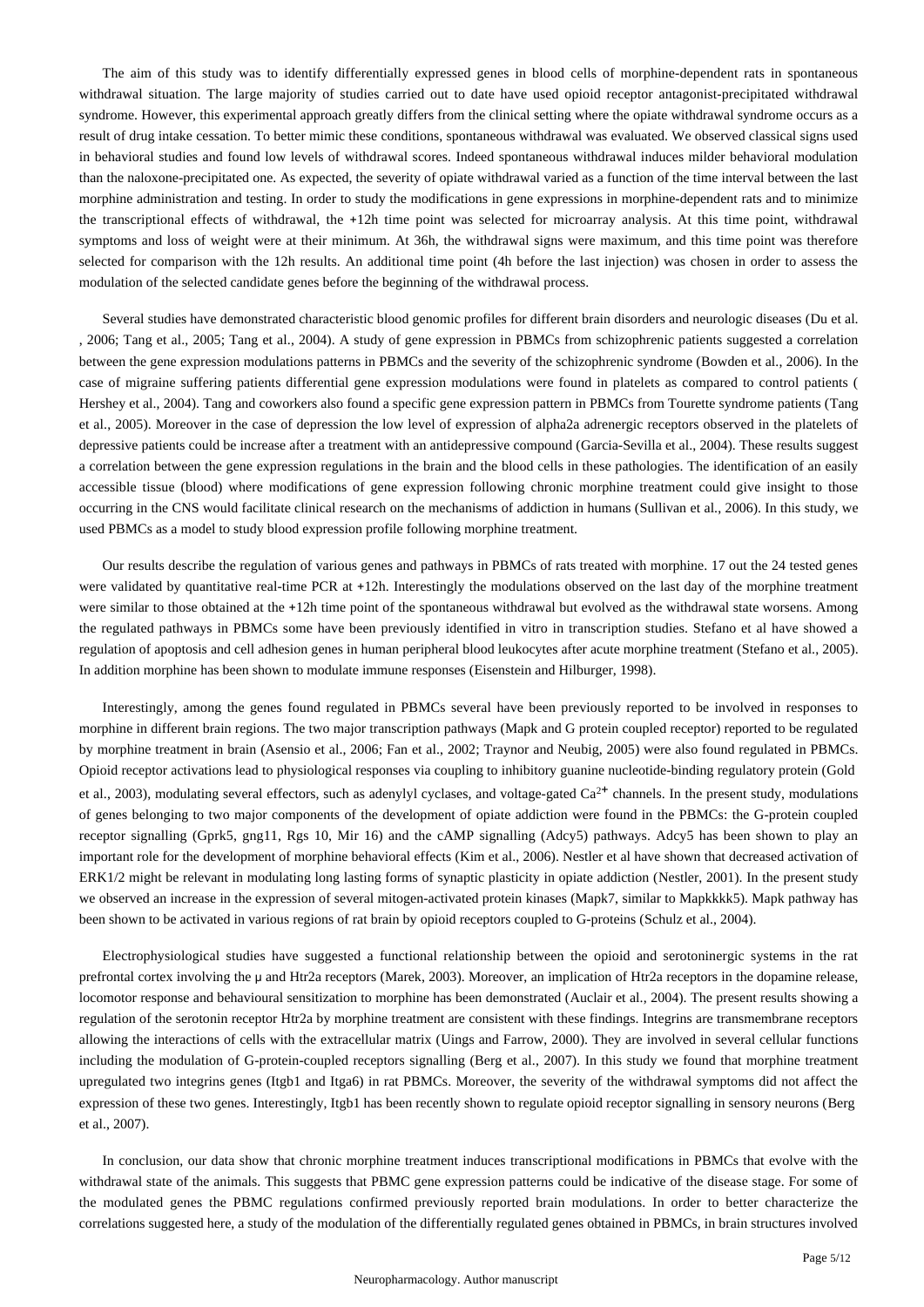in addiction, is currently carried out. This approach could help to identify important diagnostic/prognostic markers as well as potential therapeutic targets and mechanistic pathways.

## **Ackowledgements:**

This work was supported by the Consortium national de recherche en genomique (CNRG) and the Mission Interministerielle de Lutte contre la Drogue et la Toxicomanie (MILDT).

#### **References:**

#### List of references

- Al-Shahrour F , Minguez P , Tarraga J , Montaner D , Alloza E , Vaquerizas JM , Conde L , Blaschke C , Vera J , Dopazo J 2006; Babelomics: a systems biology perspective in the functional annotation of genome-scale experiments. Nucleic Acids Res. 34: W472- 476
- Al-Shahrour F , Minguez P , Vaquerizas JM , Conde L , Dopazo J 2005; BABELOMICS: a suite of web tools for functional annotation and analysis of groups of genes in high-throughput experiments. Nucleic Acids Res. 33: W460- 464
- Albertson DN , Schmidt CJ , Kapatos G , Bannon MJ 2006; Distinctive profiles of gene expression in the human nucleus accumbens associated with cocaine and heroin abuse. Neuropsychopharmacology. 31: 2304- 2312
- Ammon S , Mayer P , Riechert U , Tischmeyer H , Hollt V 2003; Microarray analysis of genes expressed in the frontal cortex of rats chronically treated with morphine and after naloxone precipitated withdrawal. Brain Res Mol Brain Res. 112: 113- 125
- Asensio VJ , Miralles A , Garcia-Sevilla JA 2006; Stimulation of mitogen-activated protein kinase kinases (MEK1/2) by mu-, delta- and kappa-opioid receptor agonists in the rat brain: regulation by chronic morphine and opioid withdrawal. Eur J Pharmacol. 539: 49- 56
- Auclair A , Drouin C , Cotecchia S , Glowinski J , Tassin JP 2004; 5-HT2A and alpha 1b-adrenergic receptors entirely mediate dopamine release, locomotor response and behavioural sensitization to opiates and psychostimulants. Eur J Neurosci. 20: 3073- 3084
- Beitner-Johnson D , Guitart X , Nestler EJ 1992; Neurofilament proteins and the mesolimbic dopamine system: common regulation by chronic morphine and chronic cocaine in the rat ventral tegmental area. J Neurosci. 12: 2165- 2176
- Belcheva MM , Haas PD , Tan Y , Heaton VM , Coscia CJ 2002; The fibroblast growth factor receptor is at the site of convergence between mu-opioid receptor and growth factor signaling pathways in rat C6 glioma cells. J Pharmacol Exp Ther. 303: 909- 918
- Berg KA , Zardeneta G , Hargreaves KM , Clarke WP , Milam SB 2007; Integrins regulate opioid receptor signaling in trigeminal ganglion neurons. Neuroscience. 144: 889- 897
- Bidlack JM 2000; Detection and function of opioid receptors on cells from the immune system. Clin Diagn Lab Immunol. 7: 719- 723
- Bowden NA , Weidenhofer J , Scott RJ , Schall U , Todd J , Michie PT , Tooney PA 2006; Preliminary investigation of gene expression profiles in peripheral blood lymphocytes in schizophrenia. Schizophr Res. 82: 175- 183
- Du X , Tang Y , Xu H , Lit L , Walker W , Ashwood P , Gregg JP , Sharp FR 2006; Genomic profiles for human peripheral blood T cells, B cells, natural killer cells, monocytes, and polymorphonuclear cells: comparisons to ischemic stroke, migraine, and Tourette syndrome. Genomics. 87: 693- 703
- Eisenstein TK , Hilburger ME 1998; Opioid modulation of immune responses: effects on phagocyte and lymphoid cell populations. J Neuroimmunol. 83: 36- 44
- Fan X , Zhang J , Zhang X , Yue W , Ma L 2002; Acute and chronic morphine treatments and morphine withdrawal differentially regulate GRK2 and GRK5 gene expression in rat brain. Neuropharmacology. 43: 809- 816
- Ferrer-Alcon M , Garcia-Sevilla JA , Jaquet PE , La Harpe R , Riederer BM , Walzer C , Guimon J 2000; Regulation of nonphosphorylated and phosphorylated forms of neurofilament proteins in the prefrontal cortex of human opioid addicts. J Neurosci Res. 61: 338- 349
- Ferrer-Alcon M , La Harpe R , Garcia-Sevilla JA 2004; Decreased immunodensities of [mu]-opioid receptors, receptor kinases GRK 2/6 and [beta]-arrestin-2 in postmortem brains of opiate addicts. Molecular Brain Research. 121: 114- 122
- Garcia-Sevilla JA , Ventayol P , Perez V , Rubovszky G , Puigdemont D , Ferrer-Alcon M , Andreoli A , Guimon J , Alvarez E 2004; Regulation of platelet alpha 2A-adrenoceptors, Gi proteins and receptor kinases in major depression: effects of mirtazapine treatment. Neuropsychopharmacology. 29: 580- 588
- Gaveriaux-Ruff C , Matthes HW , Peluso J , Kieffer BL 1998; Abolition of morphine-immunosuppression in mice lacking the mu-opioid receptor gene. Proc Natl Acad Sci U S A. 95: 6326- 6330
- Gaveriaux C , Peluso J , Simonin F , Laforet J , Kieffer B 1995; Identification of kappa- and delta-opioid receptor transcripts in immune cells. FEES Lett. 369: 272- 276
- Gold SJ , Han MH , Herman AE , Ni YG , Pudiak CM , Aghajanian GK , Liu RJ , Potts BW , Mumby SM , Nestler EJ 2003; Regulation of RGS proteins by chronic morphine in rat locus coeruleus. Eur J Neurosci. 17: 971- 980
- Hershey AD , Tang Y , Powers SW , Kabbouche MA , Gilbert DL , Glauser TA , Sharp FR 2004; Genomic abnormalities in patients with migraine and chronic migraine: preliminary blood gene expression suggests platelet abnormalities. Headache. 44: 994- 1004
- Hilburger ME , Adler MW , Rogers TJ , Eisenstein TK 1997; Morphine alters macrophage and lymphocyte populations in the spleen and peritoneal cavity. J Neuroimmunol. 80: 106- 114
- Kim KS , Lee KW , Lee KW , Im JY , Yoo JY , Kim SW , Lee JK , Nestler EJ , Han PL 2006; Adenylyl cyclase type 5 (ACS) is an essential mediator of morphine action. Proc Natl Acad Sci U S A. 103: 3908- 3913
- Li C , Wong WH 2001; Model-based analysis of oligonucleotide arrays: expression index computation and outlier detection. Proc Natl Acad Sci U S A. 98: 31- 36
- Marek GJ 2003; Behavioral evidence for mu-opioid and 5-HT2A receptor interactions. Eur J Pharmacol. 474: 77- 83
- Marie-Claire C , Courtin C , Roques BP , Noble F 2004; Cytoskeletal genes regulation by chronic morphine treatment in rat striatum. Neuropsychopharmacology. 29: 2208- 2215
- McCarthy L , Wetzel M , Sliker JK , Eisenstein TK , Rogers TJ 2001; Opioids, opioid receptors, and the immune response. Drug Alcohol Depend. 62: 111- 123
- McClung CA , Nestler EJ , Zachariou V 2005; Regulation of gene expression by chronic morphine and morphine withdrawal in the locus ceruleus and ventral tegmental area. J Neurosci. 25: 6005- 6015
- Nestler EJ 2001; Molecular basis of long-term plasticity underlying addiction. Nat Rev Neurosci. 2: 119- 128
- Pacifici R , di Carlo S , Bacosi A , Pichini S , Zuccaro P 2000; Pharmacokinetics and cytokine production in heroin and morphine-treated mice. Int J Immunopharmacol. 22: 603- 614
- Peterson PK , Gekker G , Brummitt C , Pentel P , Bullock M , Simpson M , Hitt J , Sharp B 1989; Suppression of human peripheral blood mononuclear cell function by methadone and morphine. J Infect Dis. 159: 480- 487
- Rahim RT , Adler MW , Meissler JJ Jr , Cowan A , Rogers TJ , Geller EB , Eisenstein TK 2002; Abrupt or precipitated withdrawal from morphine induces immunosuppression. J Neuroimmunol. 127: 88- 95
- Roy S , Wang J , Gupta S , Charboneau R , Loh HH , Barke RA 2004; Chronic morphine treatment differentiates T helper cells to Th2 effector cells by modulating transcription factors GATA 3 and T-bet. Journal of Neuroimmunology. 147: 78- 81
- Schulz R , Eisinger DA , Wehmeyer A 2004; Opioid control of MAP kinase cascade. European Journal of Pharmacology. 500: 487- 497
- Sharp BM 2006; Multiple opioid receptors on immune cells modulate intracellular signaling. Brain Behav Immun. 20: 9- 14
- Sharp BM , Roy S , Bidlack JM 1998; Evidence for opioid receptors on cells involved in host defense and the immune system. J Neuroimmunol. 83: 45- 56
- Stefano GB , Burrill JD , Labur S , Blake J , Cadet P 2005; Regulation of various genes in human leukocytes acutely exposed to morphine: expression microarray analysis. Med Sci Monit. 11: MS35- 42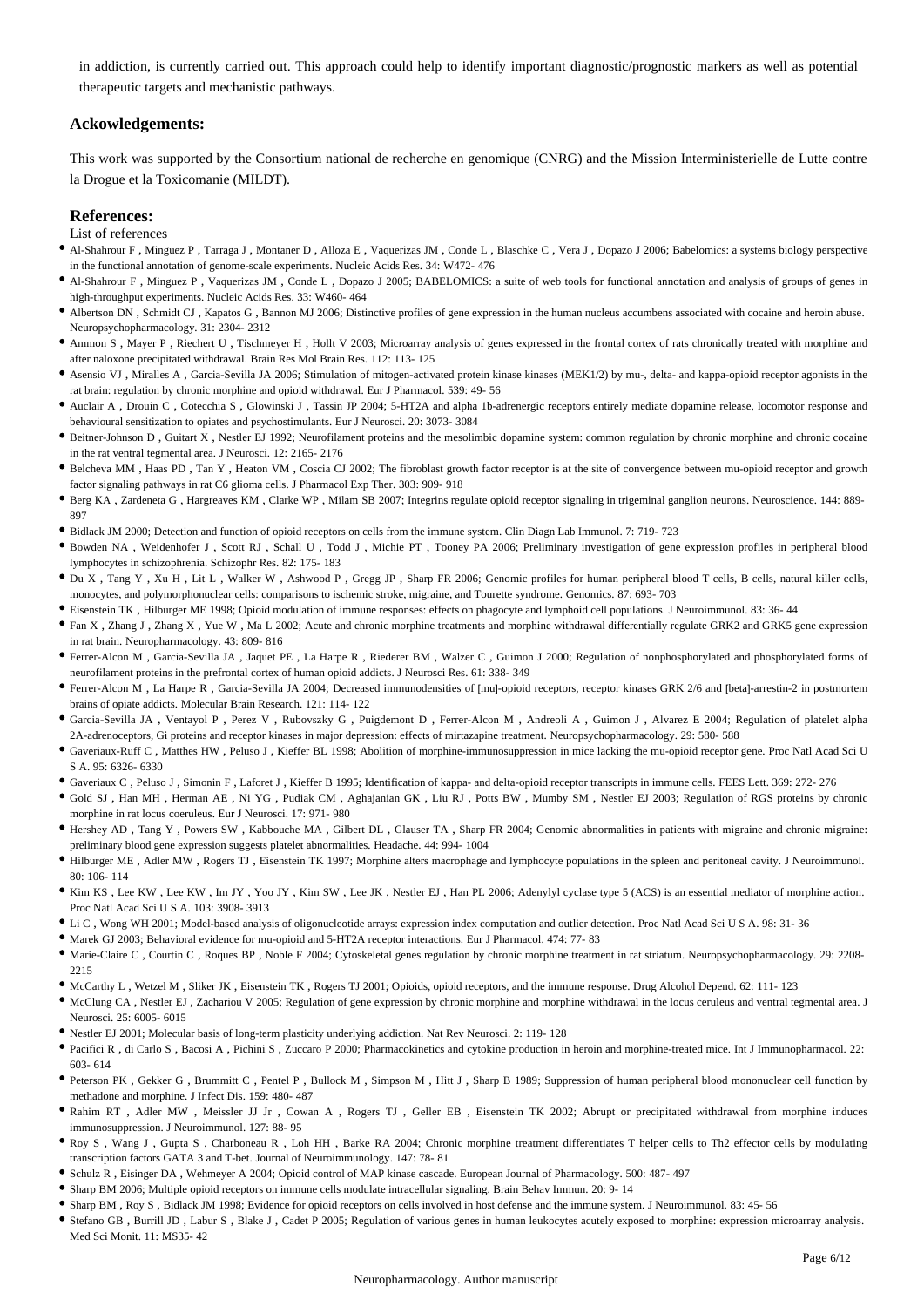- Sullivan PF , Fan C , Perou CM 2006; Evaluating the comparability of gene expression in blood and brain. Am J Med Genet B Neuropsychiatr Genet. 141: 261- 268
- Suzuki S , Chuang LF , Doi RH , Bidlack JM , Chuang RY 2001a; Kappa-opioid receptors on lymphocytes of a human lymphocytic cell line: morphine-induced up-regulation as evidenced by competitive RT-PCR and indirect immunofluorescence. Int Immunopharmacology. 1: 1733- 1742
- Suzuki S , Chuang TK , Chuang LF , Doi RH , Chuang RY 2001b; Morphine upregulates kappa-opioid receptors of human lymphocytes. Adv Exp Med Biol. 493: 81- 87
- Suzuki S , Miyagi T , Chuang TK , Chuang LF , Doi RH , Chuang RY 2000; Morphine upregulates mu opioid receptors of human and monkey lymphocytes. Biochem Biophys Res Commun. 279: 621- 628
- Tang Y , Gilbert DL , Glauser TA , Hershey AD , Sharp FR 2005; Blood gene expression profiling of neurologic diseases: a pilot microarray study. Arch Neurol. 62: 210- 215 Tang Y , Schapiro MB , Franz DN , Patterson BJ , Mickey FJ , Schorry EK , Hopkin RJ , Wylie M , Narayan T , Glauser TA , Gilbert DL , Hershey AD , Sharp FR 2004; Blood expression profiles for tuberous sclerosis complex 2, neurofibromatosis type 1, and Down's syndrome. Ann Neurol. 56: 808- 814
- Traynor JR , Neubig RR 2005; Regulators of G prtein signaling and drugs of abuse. Mol Interv. 5: 30- 41
- Uings IJ , Farrow SN 2000; Cell receptors and cell signalling. J Clin Pathol. 53: 295- 299
- Wick MJ , Minnerath SR , Roy S , Ramakrishnan S , Loh HH 1996; Differential expression of opioid receptor genes in human lymphoid cell lines and peripheral blood lymphocytes. J Neuroimmunol. 64: 29- 36

#### **Figure 1**

 $\mathbf b$ 

a) Evolution of weight variation as compared to weight before the first injection, n=15 rats per treatment. Body weight of each rat was measured before the injection (twice daily from 5 days) or the observation (from +12h to 96h after the last injection). Three independent experiments were achieved. Results are expressed as mean  $\pm$ . SEM. \* p<0.05, \*\*p<0.01, \*\*\* p < 0.001, NS: non significant Two-way repeated measure ANOVA. b) Evolution of global withdrawal score. Mean ± SEM of opiate withdrawal score (n= 15 rats per treatment) at +12h, +18h and +36h after the last injection. Two Way ANOVA \* p<0.05; \*\*p<0.01; \*\*\*p<0.001.





morphine  $\Box$  saline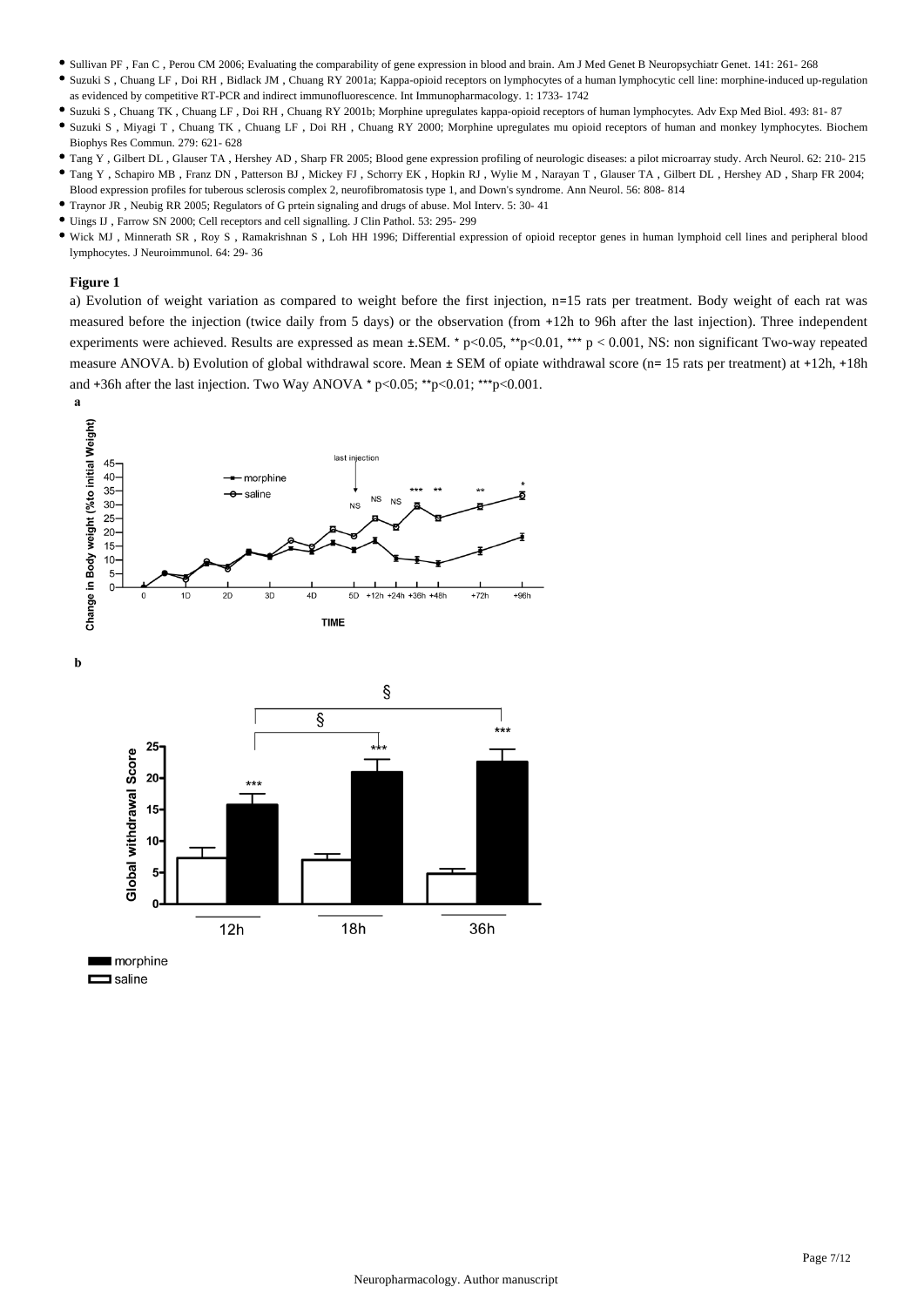## **Figure 2**

812 gene transcripts were identified, 596 up-regulated and 215 down-regulated genes under morphine treatment. Only 276 were identified as distinct gene. Data were presented according to Gene ontology classification of the biological processes most frequently involved by the 276 genes. The percentage distribution of up- and down-regulated genes with GO annotation in each category of biological process was shown. Each asterisk (\*) represent a significant differential regulation in the category compared (p<0.05 by Fisher).

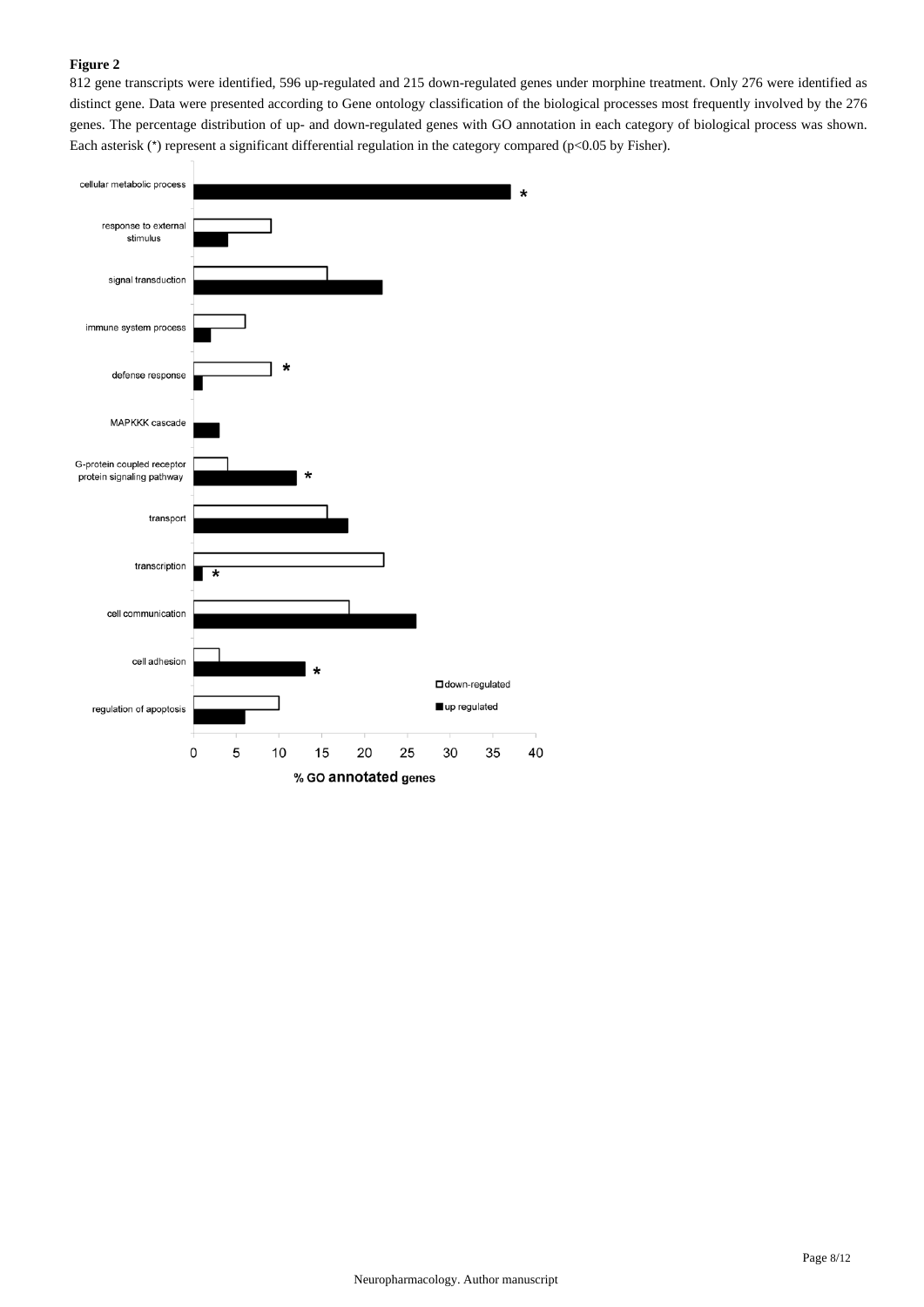## **Table I**

| Primer sequences used for SYBR Green-based real-time quantitative polymerase chain reaction. |  |  |  |
|----------------------------------------------------------------------------------------------|--|--|--|
|----------------------------------------------------------------------------------------------|--|--|--|

| gene forward primer (sense)   | gene reverse primer (antisense)   |
|-------------------------------|-----------------------------------|
| 5' ATGGGTCTGCTTTTCCACT 3'     | 5' GGAGGTGTGAGGAGAGAATG 3'        |
| 5' TGAGCGTTCCTGCCTTGA 3'      | 5' CCCTCTACGGTAATAATG 3'          |
| 5' CTGTGGAGGAGATGATTGAAGA 3'  | 5' TCGTACAGCACTCCAGCA 3'          |
| 5' CTCCAGCCCTACATACAAAC 3'    | 5' CCCTAAAGCCTTCAGTGG 3'          |
| 5' GAGCCAAGTAGTCAGTTACCAC 3'  | 5' GTCCAATCCAGTCCAGTCAT 3'        |
| 5' CATCCTACACCCTCCACAAGTCT 3' | 5' ACAAGGCTGGTCCCCCTC 3'          |
| 5' CAGCAAGCCCTCTTAGACT 3'     | 5' TCTGAGCCCTGTTCTCC 3'           |
| 5' TATCGCTTTTTGGCTGAACA 3'    | 5' AGAGGCTGAAGACATTTGCT 3'        |
| 5' TCCAGAAGACAAGAATCCC 3'     | 5' ATTTCCCTCCAGAGTTCCT 3'         |
| 5' ACTTGGAAGCAGAACTTGTAAC 3'  | 5' TGGGGGAACAGTATCCTATC 3'        |
| 5' CAGGCGAGTCACAGGATAG 3'     | 5' CACAGCAGTAAAAGACAGCA 3'        |
| 5' GAAGTGAGGACCCTTGCTGATG 3'  | 5' CGAACCTGTGCCTTAGTGACAA 3'      |
| 5' AAAGCAAATGCCAAATCTTGTG 3'  | 5' TTCCTTCTTGTAAAAATGTCGTA 3'     |
| 5' CCCGCTGACATTGAGTCT 3'      | 5' GTGGGTCTCAGGGTTCTTG 3'         |
| 5' TGGAGAGCAACTGACAAGA 3'     | 5' AGTGCCCCTGAAGAGTAAG 3'         |
| 5' AAAGGAATCCAGGTTGTTAGTT 3'  | 5' CAAGGTGGGACTCGTAGTAAT 3'       |
| 5' GGAAGCAGACTCAGTTTCTC 3'    | 5' CAGCAGGGTCCAAGGTAG 3'          |
| 5' CAAGCAAGCCTACAGAATG 3'     | 5' TGGTCCTTTGGGTTTTG 3'           |
| 5' GAAGGCAAAAAACCCACAGT 3'    | 5' CCACCACAGACACATTCTTA 3'        |
| 5' GAAGCCTTTGATGACTCTGG 3'    | 5' GGGATTGCTGATAGAAGTGG 3'        |
| 5' CTCACAGCAATCTCTACATCC 3'   | 5' CATTCGTCGTCTTGTCACT 3'         |
| 5' GGCGGACTGAGGAAGAG 3'       | 5' CACAACAAAGCAATGACATC 3'        |
| 5' GGGGCCACCTGGAGAACAAC 3'    | 5' GCA GCA GCT GGC ACC TTA TTG 3' |
| 5' GGCTTGGCTTCAATAAGGAG 3'    | 5' ATCCCCAGCAGTGGAATA 3'          |
| 5' GAAGCCTCTGAAAGTCTCTG 3'    | 5' CCCACCTCTCCACAAAGT 3'          |
|                               |                                   |

## **Table II**

Affymetrix data at 12h of selective genes. Fold changes compare PBMC's treated rats to PBMC's saline rats. In bracket, fold change of different probe sets on the array

|                            |                                                         |                   | Fold   |                                                                | Fold   |
|----------------------------|---------------------------------------------------------|-------------------|--------|----------------------------------------------------------------|--------|
| <b>Accession</b>           | Full name of gene                                       | gene              | Change | <b>Accession</b> Full name of gene<br>gene                     | change |
| <b>Signal transduction</b> |                                                         |                   |        | Integrin-mediated signalling pathway                           |        |
|                            | NM_022600 Adenylate cyclase 5                           | Adcy <sub>5</sub> | 2.69   | Integrin, alpha 6<br>AI137931<br>Itga6                         | 1.89   |
|                            | NM 012823 Annexin A3                                    | Anxa3             | 0.34   | Integrin alpha V (predicted)<br>BF418243<br>Itgav predicted    | 1.65   |
| M63334                     | Calcium/calmodulin-dependent protein kinase IV          | Camk4             | 2.69   | NM_017022 Integrin beta 1 (fibronectin receptor beta)<br>Itgb1 | 1.83   |
| AJ005424                   | Mitogen-activated protein kinase 7                      | Mapk7             | 0.66   | NM_012587 Integrin binding sialoprotein<br>Ibsp                | 2.3    |
|                            | BM387133 Ral GEF with PH domain and SH3 binding motif 2 | Ralgps2           | 0.64   | <b>Metabolism</b>                                              |        |
| AI102560                   | Rap guanine nucleotide exchange factor (GEF) 5          | Rapgef5           | 0.49   | VIII-H<br>Cox8h<br>NM 012786 Cytochrom<br>oxidase<br>subunit   | 0.47   |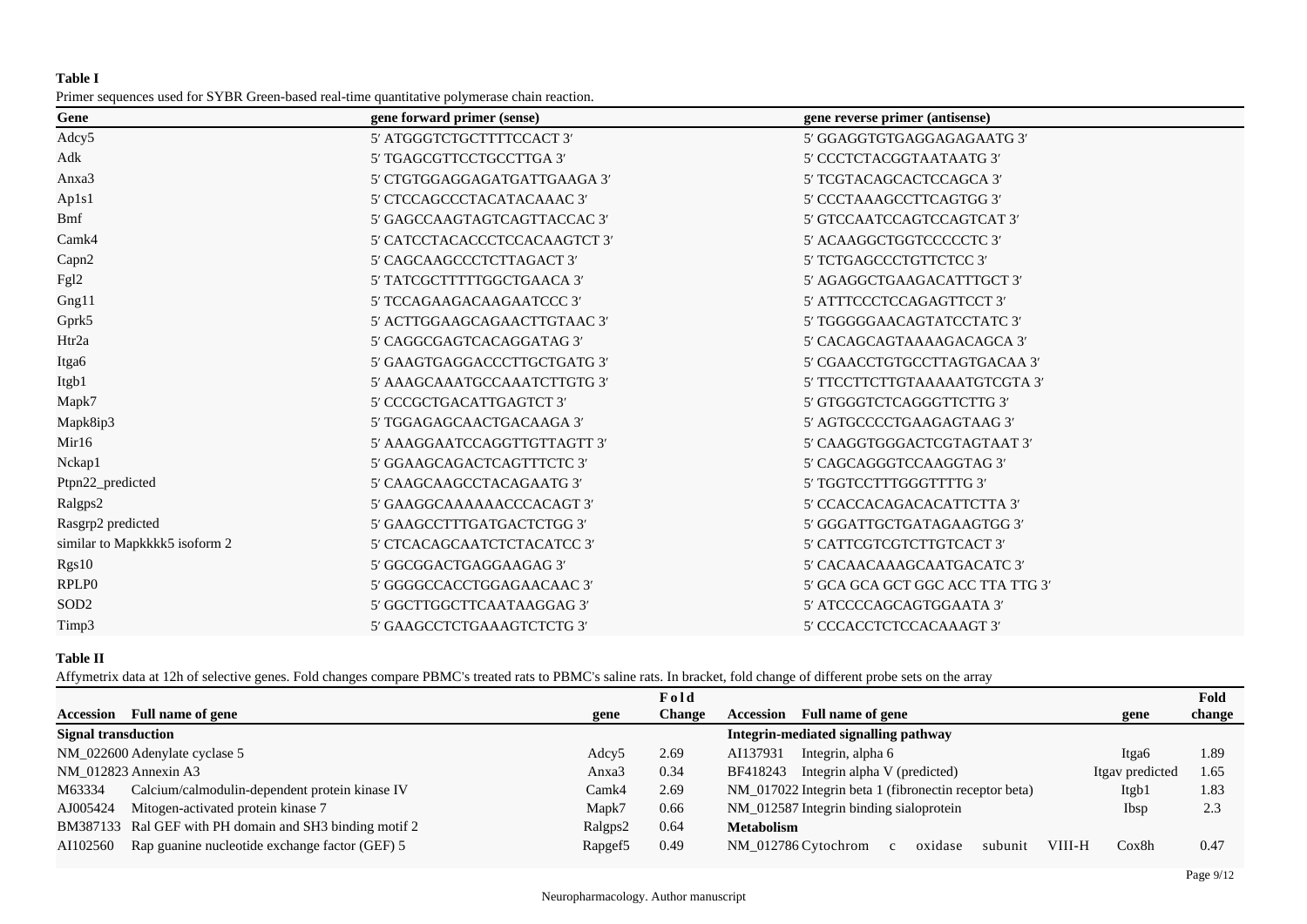|                      |                                                                                          |                       |      | (heart/muscle)                                                                                             |
|----------------------|------------------------------------------------------------------------------------------|-----------------------|------|------------------------------------------------------------------------------------------------------------|
| BI279720             | RAS-like, family 12 (predicted)                                                          | Rasl12 predicted 0.64 |      | M58041<br>Cytochrome P450, family 2, subfamily c,<br>0.33<br>Cyp2c70<br>polypeptide 70                     |
| AI577569             | RAS protein-specific guanine nucleotide-releasing factor 1                               | Rasgrf1               | 3.97 | NM_031509 Glutathione S-transferase A3<br>2.57<br>Gsta <sub>3</sub>                                        |
| AA945062             | Rho GTPase activating protein 8                                                          | Arhgap8               | 0.38 | Gstt2<br>NM_012796 Glutathione S-transferase, theta 2<br>1.61                                              |
| BF396580             | Rho GTPase activating protein 5 similar to mitogen-activated                             | Arhgap5 Similar 0.39  |      | Cyp2d22<br>1.88<br>U48220<br>Cytochrome P450, family 2, subfamily d,<br>polypeptide 22                     |
| BI291366             | protein kinase kinase kinase kinase 5 isoform 2 (predicted)                              | Mapkkkk5<br>isoform 2 | 2.23 | <b>Cell differenciation</b>                                                                                |
|                      | G-protein coupled receptor protein signaling pathway                                     |                       |      | NM_019242 Interferon-related developmental regulator 1<br>Ifrd1<br>1.55                                    |
|                      | NM_017254 5-hydroxytryptamine (serotonin) receptor 2A                                    | Htr2a                 | 1.74 | 1.62<br>NM_012731 Neurotrophic tyrosine kinase, receptor, type 2<br>Ntrk2                                  |
| L03202               | 5-hydroxytryptamine (serotonin) receptor 6                                               | Htr6                  | 0.64 | 1.73<br>AB049572 sphingosine kinase 1<br>Sphk1                                                             |
| X69663               | 5-hydroxytryptamine (serotonin) receptor 7                                               | Htr7                  | 1.67 | <b>Inflammatory</b>                                                                                        |
|                      | BG379920 Adenosine A3 receptor                                                           | Eaf2/Adora3           | 1.6  | 1.78<br>NM_013123 Interleukin 1 receptor, type 1<br>III1r1                                                 |
|                      | NM_012768 Dopamine receptor D5                                                           | Drd <sub>5</sub>      | 1.8  | <b>Transcription</b>                                                                                       |
| AI012890             | G protein-coupled receptor 43                                                            | Gpr43                 | 2.5  | BE096021 Jun D proto-oncogene<br>4.5<br>Jund                                                               |
| BF404188             | G protein-coupled receptor 137B (predicted)                                              | Gpr137b               | 2.01 | BG666291 Kruppel-like factor 7 (ubiquitous) (predicted)<br>2.2<br>Klf7 predicted                           |
|                      | NM_030829 G protein-coupled receptor kinase 5                                            | Gprk5                 | 2.08 | <b>Immune response</b>                                                                                     |
|                      | NM_022396 Guanine nucleotide binding protein (G protein), gamma 11                       | Gng11                 | 1.57 | BF403233 RT1 class Ib, locus M3<br>$RT1-M3$<br>2.31                                                        |
|                      | NM_031034 Guanine nucleotide binding protein, alpha 12                                   | Gna12                 | 1.67 | BI292055 RT1 class Ib, locus Aw2<br>$RT1-Aw2$<br>0.45                                                      |
|                      | BE117491 Guanine nucleotide binding protein, alpha q polypeptide                         | Gnaq                  | 1.54 | Ccl <sub>2</sub><br>0.18<br>NM_031530 chemokine (C-C motif) ligand 2                                       |
| BI293698             | HtrA serine peptidase 3 (predicted)                                                      | Htra3 predicted 0.56  |      | <b>Others functions</b>                                                                                    |
|                      | NM_022800 purinergic receptor P2Y, G-protein coupled 12                                  | P <sub>2ry</sub> 12   | 2.77 | BI298352<br>Adaptor-related protein complex 3, beta 2 subunit<br>Ap3b2<br>2.83<br>(predicted)<br>predicted |
| <b>Transport</b>     |                                                                                          |                       |      | U90340<br>Adenosine kinase<br>Adk<br>1.82                                                                  |
|                      | NM_031760 ATP-binding cassette, sub-family B (MDR/TAP), member 11                        | Abcb11                | 1.54 | 1.92<br>NM_017135 Adenylate kinase 3-like 1<br>Ak311                                                       |
|                      | NM_080582 ATP-binding cassette, sub-family B (MDR/TAP), member 6                         | Abcb6                 | 1.77 | Cd200<br>0.37<br>NM_031518 Cd200 antigen                                                                   |
| <b>Apoptosis</b>     |                                                                                          |                       |      | 2.01<br>BF565278 DnaJ (Hsp40) homolog, subfamily A, member 4<br>Dnaja4                                     |
|                      | NM_139258 Bcl2 modifying factor                                                          | <b>Bmf</b>            | 1.93 | BF404861 DnaJ (HSP40) homolog, subfamily C, member 14<br>0.43<br>Dnajc14                                   |
|                      | NM_019127 interferon beta 1, fibroblast                                                  | Ifnb1                 | 0.51 | AF323608 Fibrinogen-like 2<br>1.85<br>Fg <sub>12</sub>                                                     |
|                      | BM383722 NCK-associated protein 1                                                        | Nckap1                | 2.55 | 2.38<br>NM_133286 fibroblast growth factor 8<br>Fgf8                                                       |
| AI009159             | Tissue inhibitor of metalloproteinase 3 (Sorsby fundus dystrophy,<br>pseudoinflammatory) | Timp3                 | 2.93 | BE107694 G protein-coupled receptor kinase-interactor2<br>Git <sub>2</sub><br>1.64                         |
|                      | <b>Calcium ion transport</b>                                                             |                       |      | BF404562 Gamma-aminobutyric acid A receptor, gamma 2<br>1.89<br>Gabrg <sub>2</sub>                         |
|                      | AF361341 Calcium channel, voltage-dependent, gamma subunit 4                             | Cacng4                | 1.62 | AF090113 Glutamate receptor interacting protein 2<br>Grip2<br>2.39                                         |
|                      | AF394940 Calcium channel, voltage-dependent, L type, alpha 1C subunit                    | Cacnalc               | 0.66 | BM391206 Histone 1, H2bh<br>Hist1h2bh<br>1.59                                                              |
|                      | AF290212 Calcium channel, voltage-dependent, T type, alpha 1G subunit                    | Cacnalg               | 2.3  | X00336<br>0.58<br>Interferon-alpha 1<br>Ifna1                                                              |
|                      | NM_031601 Calcium channel, voltage-dependent, T type, alpha 1H subunit                   | Cacnalh               | 1.83 | NM_012983 Myosin ID<br>Myo1d<br>2.91                                                                       |
| <b>Cell adhesion</b> |                                                                                          |                       |      | 0.5<br>AI045505 Myosin X (predicted)<br>$M$ vo $10$<br>predicted                                           |
|                      | NM_022184 Calcium/calmodulin-dependent serine protein kinase (MAGUK family)              | Cask                  | 0.58 | NM_012604 myosin, heavy polypeptide 3, skeletal muscle,<br>Myh3<br>1.87<br>embryonic                       |
| AF065147             | CD44 antigen                                                                             | C <sub>d44</sub>      | 1.54 | NM_013194 myosin, heavy polypeptide 9, non-muscle<br>1.58<br>Myh9                                          |
| AI227627             | CD9 antigen                                                                              | Cd9                   | 1.6  | AA963282 Nicotinamide nucleotide adenylyltransferase 3<br>1.65<br>Nmnat3                                   |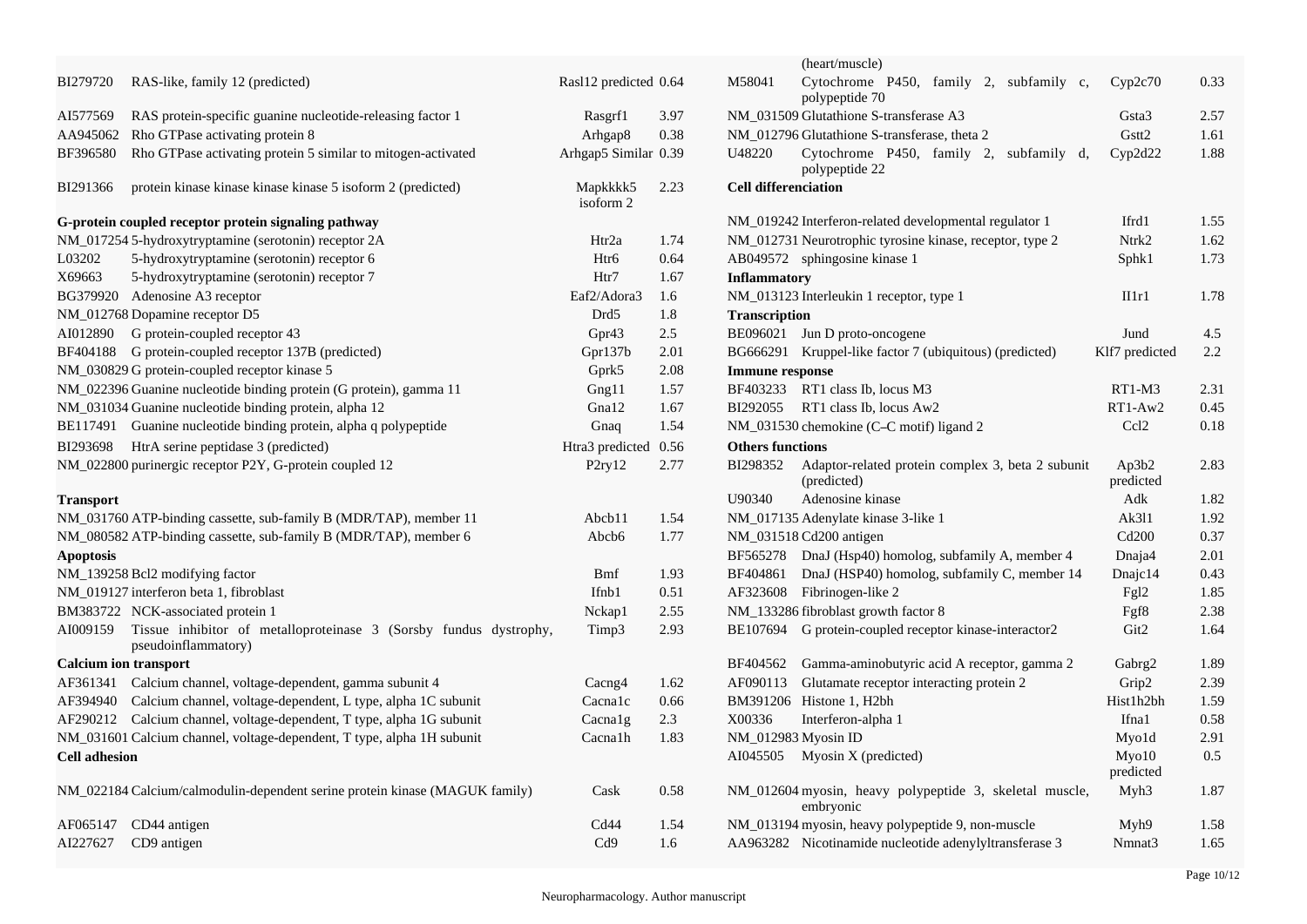| NM 031699 Claudin 1                           | Cldn1             | 2.14 | AA955815 Ribosomal protein S6 kinase, polypeptide 5<br>(predicted) | Rps6ka5<br>predicted |      |
|-----------------------------------------------|-------------------|------|--------------------------------------------------------------------|----------------------|------|
| <b>Blood coagulation</b>                      |                   |      | BG671549 Superoxide dismutase 2, mitochondrial                     | Sod <sub>2</sub>     | 2.11 |
| NM 022924 Coagulation factor II               |                   | 0.49 |                                                                    |                      |      |
| NM_021698 Coagulation factor XIII, A1 subunit | F <sub>13a1</sub> | 2.35 |                                                                    |                      |      |

## **Table III**

Validation and evolution of differentially regulated genes by quantitative RT-PCR at -4h, +12h and +36h of the last morphine injection. Data represent fold change in PBMCs of morphine treated rat (n= 12–14) as compared to saline treated rats (n=10–12).

| Gene                          | $-4H$                      |                          | $+12H$               |                          | $+36H$                     |                          |
|-------------------------------|----------------------------|--------------------------|----------------------|--------------------------|----------------------------|--------------------------|
| Adcy5                         | $***$<br>1.93              | $\nearrow$               | $2^*$                | $\boldsymbol{\lambda}$   | $0.39$ **                  | $\searrow$               |
| Anxa3                         | $\mathop{\rm nd}\nolimits$ |                          | $1.88^{*}$           | $\boldsymbol{\lambda}$   | $0.5$ **                   | $\searrow$               |
| Camk4                         | $1.24$ <sup>*</sup>        | $\lambda$                | $1.38^{*}$           | $\lambda$                | $0.75^*$                   | $\searrow$               |
| Mir16                         | $1.37$ <sup>**</sup>       | $\lambda$                | $1.39***$            | $\lambda$                | $0.74$ <sup>*</sup>        | $\searrow$               |
| $\rm Rasgrp2$                 | $1.16^{*}$                 | $\boldsymbol{\lambda}$   | $1.22$ <sup>*</sup>  | $\boldsymbol{\lambda}$   | $1.27$ <sup>*</sup>        | $\nearrow$               |
| Itga6                         | $1.84***$                  | $\boldsymbol{\lambda}$   | $1.6$ <sup>**</sup>  | $\boldsymbol{\lambda}$   | $1.81$ $\!\star$           | $\boldsymbol{\lambda}$   |
| $\operatorname{\mathsf{Adk}}$ | $1.58$ <sup>**</sup>       | $\boldsymbol{\lambda}$   | $1.67$ <sup>**</sup> | $\boldsymbol{\lambda}$   | $1.1\,$                    | $-$                      |
| Capn2                         | $1.52$ <sup>**</sup>       | $\nearrow$               | $1.4$ <sup>*</sup>   | $\boldsymbol{\lambda}$   | 0.98                       | $\overline{\phantom{m}}$ |
| Fgl2                          | $1.95***$                  | $\boldsymbol{\lambda}$   | $1.6^*$              | $\boldsymbol{\lambda}$   | 1.01                       | $-$                      |
| Gng11                         | $2.22$ <sup>*</sup>        | $\lambda$                | $2.17$ <sup>**</sup> | $\boldsymbol{\lambda}$   | 0.98                       | $\overline{\phantom{m}}$ |
| Gprk5                         | $2.43***$                  | $\boldsymbol{\lambda}$   | $1.56^{*}$           | $\boldsymbol{\lambda}$   | 1.01                       | $\qquad \qquad -$        |
| Itgb1                         | $1.69$ **                  | $\lambda$                | $1.59$ **            | $\boldsymbol{\lambda}$   | 0.98                       | $\overline{\phantom{m}}$ |
| Nckap1                        | $2.57^*$                   | $\lambda$                | $1.69$ <sup>*</sup>  | $\boldsymbol{\lambda}$   | $0.98\,$                   | $\overline{\phantom{m}}$ |
| Rgs10                         | $1.5***$                   | $\boldsymbol{\lambda}$   | $1.46$ <sup>**</sup> | $\boldsymbol{\lambda}$   | 0.97                       | $-$                      |
| Sod2                          | $2^{**}$                   | $\boldsymbol{\lambda}$   | $2.44$ **            | $\boldsymbol{\lambda}$   | $1.02\,$                   | $\overline{\phantom{m}}$ |
| Timp3                         | $2.97$ **                  | $\boldsymbol{\lambda}$   | $2.14$ **            | $\boldsymbol{\lambda}$   | 1.09                       | $\overline{\phantom{m}}$ |
| Ap1s1                         | $1.18^{*}$                 | $\boldsymbol{\lambda}$   | $1.36^{*}$           | $\boldsymbol{\lambda}$   | 0.97                       | $\overline{\phantom{m}}$ |
| mapk8ip3                      | 1.21                       | $\overline{\phantom{m}}$ | $1.18\,$             | $\overline{\phantom{a}}$ | $0.64$ <sup>*</sup>        | $\searrow$               |
| Htr2a                         | $\mathop{\rm nd}\nolimits$ |                          | 1.38                 | $\overline{\phantom{m}}$ | $0.46$ **                  | $\searrow$               |
| Ralgps2                       | 1.02                       | $\overline{\phantom{m}}$ | 1.22                 | $-$                      | 0.29                       | $\overline{\phantom{m}}$ |
| $\operatorname{Bmf}$          | 0.83                       | $\overline{\phantom{m}}$ | 0.19                 | $-$                      | $\mathop{\rm nd}\nolimits$ |                          |
| Mapk7                         | 1.13                       | $\overline{\phantom{m}}$ | $0.38\,$             | $-$                      | nd                         |                          |
| Ptpn22 predicted              | $1.08\,$                   | $\qquad \qquad -$        | $\mathbf{1}$         | $\qquad \qquad -$        | nd                         |                          |
| similar to Mapkkkk5 isoform 2 | $0.97\,$                   | $\overline{\phantom{a}}$ | 0.63                 | $\overline{\phantom{a}}$ | nd                         |                          |

Statistical analysis was done by Student test

 $*$  p<0.05,